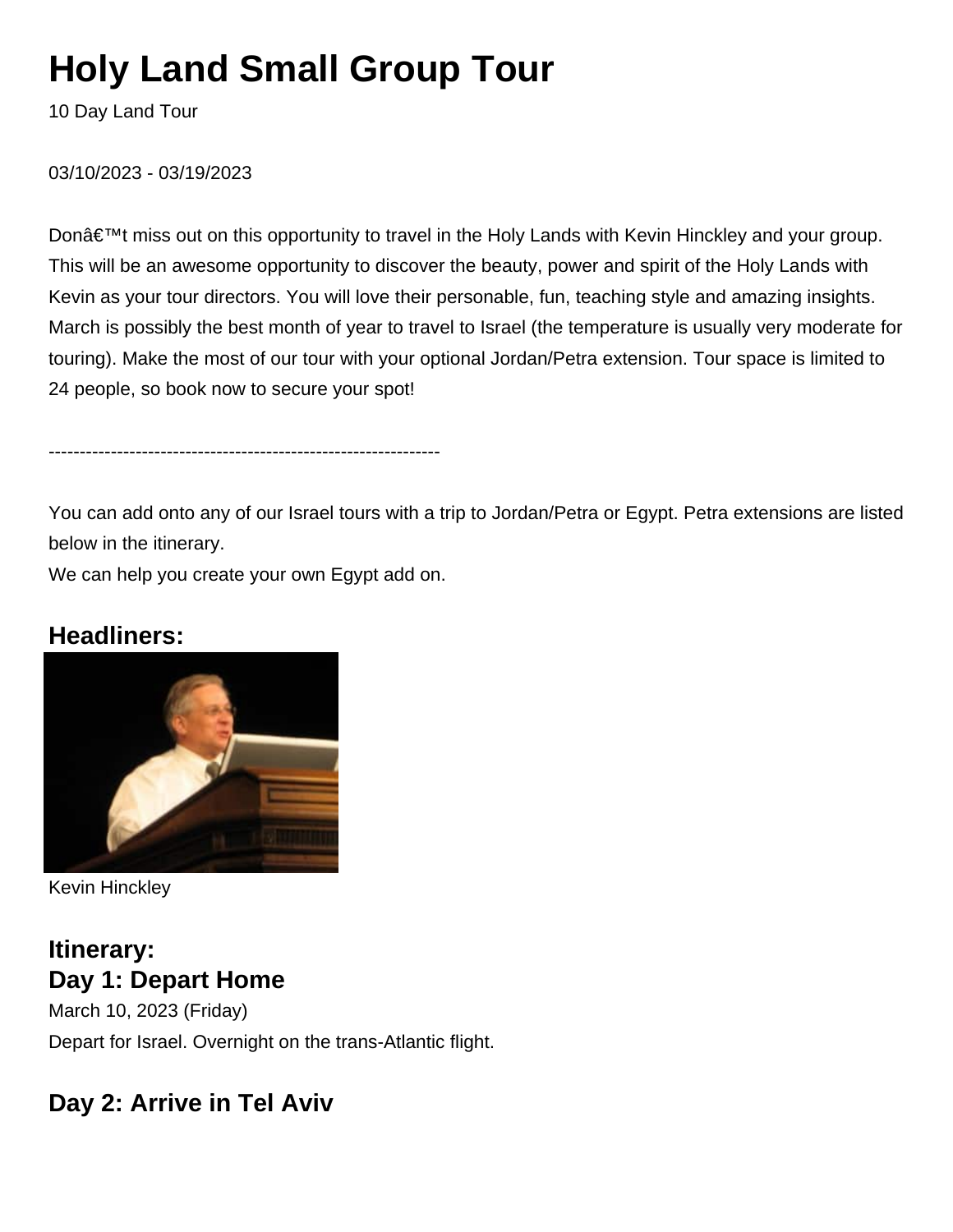#### March 11, 2023 (Saturday)

Enjoy a relaxing evening, walk on the beach or swim in the Mediterranean as you recover from jet lag and prepare for our wonderful adventure. Dinner not included first night. Every other night, dinner is included. One lunch is included.

### **Day 3: Tel Aviv - Jaffa - Caesarea - Mt. Carmel**

#### March 12, 2023 (Sunday)

We will begin our vacation with a bus tour of Tel Aviv and then a visit of Old Jaffa (Joppa) and the Artist's Quarters. Jaffa is where Peter received his vision leading to the expansion of missionary work to the Gentiles and is also the place that Jonah attempted to flee from the Lordâ $\in \mathbb{N}$ s presence aboard a ship bound for Tarshish. We will discuss the doctrinal implications of the two events. From Jaffa, we will travel along the Mediterranean coast to the Roman, New Testament capital, Caesarea. Once in Caesarea, we will see an ancient Roman theatre, hippodrome and study a couple of the Biblical events that happened here. From Caesarea, we will go to Nazareth stopping at Mt. Carmel on the way, where we will discuss the epic battle between Elijah and the wicked priests of Baal. We will overnight at our hotel in Nazareth.

# **Day 4: Cana - Church of Annunciation - Nazareth Village - Nazareth Precipice - Megiddo**

#### March 13, 2023 (Monday)

Today we will spend most of the day discovering the early childhood world of Jesus. We will begin the morning with a visit to Nazareth Village, which will demonstrate life in a small, first century village such as Nazareth. From there, we will pass through and visit Cana, where the first recorded miracle of Christ took place in the turning of water to wine. Time permitting, we will visit the church of Annunciation (traditional Biblical home of Mary). We will then return to our hotel in Nazareth. Weather and time permitting, we will have dinner with our Bedouin, Sheikh bus driver.

## **Day 5: Sea of Galilee - Magdala - Capernaum - Mount of Beatitudes - Caesarea Phillipi (Banias) - St. Peter's Fish Lunch**

#### March 14, 2023 (Tuesday)

We will start the morning with a bus ride to the ancient and modern, northern-most border of Israel. We will start with a visit to Banias (Caesarea Phillipi in the New Testament), which is the site of Peter $\hat{\mathbf{a}} \in \mathbb{N}$ s testimony of Savior (Thou art the son of the living God  $\hat{a} \in \mathcal{A}$  Matthew 16) and one of the sources of the Jordan River as it emerges from the foothills of Mount Hermon. We will then go to the traditional Mount of Beatitudes, where we will find a quiet place to study the doctrines of that amazing sermon. Following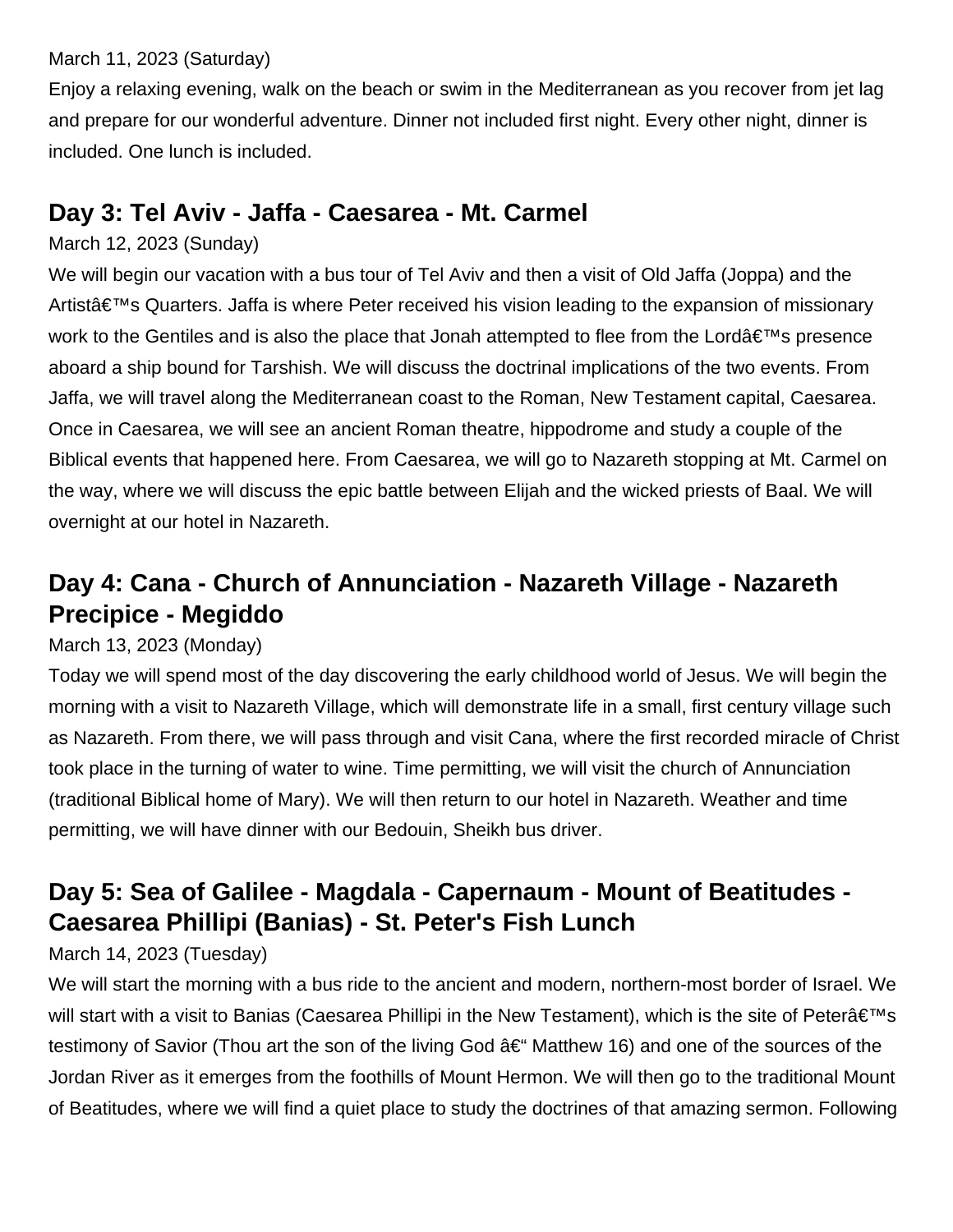lunch (included on this day), we will visit Capernaum, which was the center of Jesus $\hat{\mathbf{a}} \in \mathbb{N}^N$  Galilean ministry. In Capernaum, Christ performed many miracles and gave many profound teachings, including the Bread of Life sermon. We will see the remains of a synagogue from the time of Christ, which very well may have been built on top of the synagogue in which He taught. Time permitting we will visit the site of Magdala, which is believed to be the home town of Mary Magdalene and the site of a first century synagogue. Return to our hotel in Nazareth.

# **Day 6: Bet She'an - Jordan Valley - Jericho Overlook (Wadi Qelt) - Jordan River (Bethabara) - Dead Sea Swim**

### March 15, 2023 (Wednesday)

We will check out this morning and head to Jerusalem, driving through the Jordan River Valley. We will begin our drive to the strategic site of Beth Shean. At these impressive ruins we will see the splendor of Roman life and Hellenistic culture. Bet She'an was one of the Decapolis/Pagan cities of the New Testament. After seeing these ruins, we will then drive through the Jordan Valley passing by Jericho and review some of the important scriptural events that took place on the road to Jericho from an overlook known as Wadi Qelt. We will stop at the traditional site where Christ was baptized and near where the Israelites crossed into Canaan. Before ascending into Jerusalem, we will float in the Dead Sea (optional). From here we will continue on to Jerusalem. We will check into our hotel in Jerusalem. Following dinner, we will visit an olive wood shop for those who are interested.

# **Day 7: Mount of Olives - Western Wall - Davidson Center Museum - Southern Temple Steps - Church of the Holy Sepulchre/Old City - House of Caiaphas the High Priest/Gallicantu - Hezekiah's Tunnel**

March 16, 2023 (Thursday)

This morning will begin with a visit to the Garden of Gethsemane where we will discuss the miraculous events that took place along this hillside and where you will be given a moment to ponder those events prior to sacrament service. Today we will tour the Old City in which we will see Mount Zion, visit the St. Anne's Church with the Pools of Bethesda, and the Antonia Fortress/Ecce Homo. We will walk through the Jewish Quarter to the Western Wall, visit the Herodian Quarter. In the afternoon, we $\hat{\mathbf{a}} \in \mathbb{N}$ ll have an optional tour by way of the via dolorosa ending at the Church of the Holy Sepulchre. Free time in the Old City for those who would prefer.

# **Day 8: Old City - Garden Tomb & Golgotha - Bethlehem**

March 17, 2023 (Friday)

This morning we will head out to Bethlehem, where we will see the church of the Nativity as well as the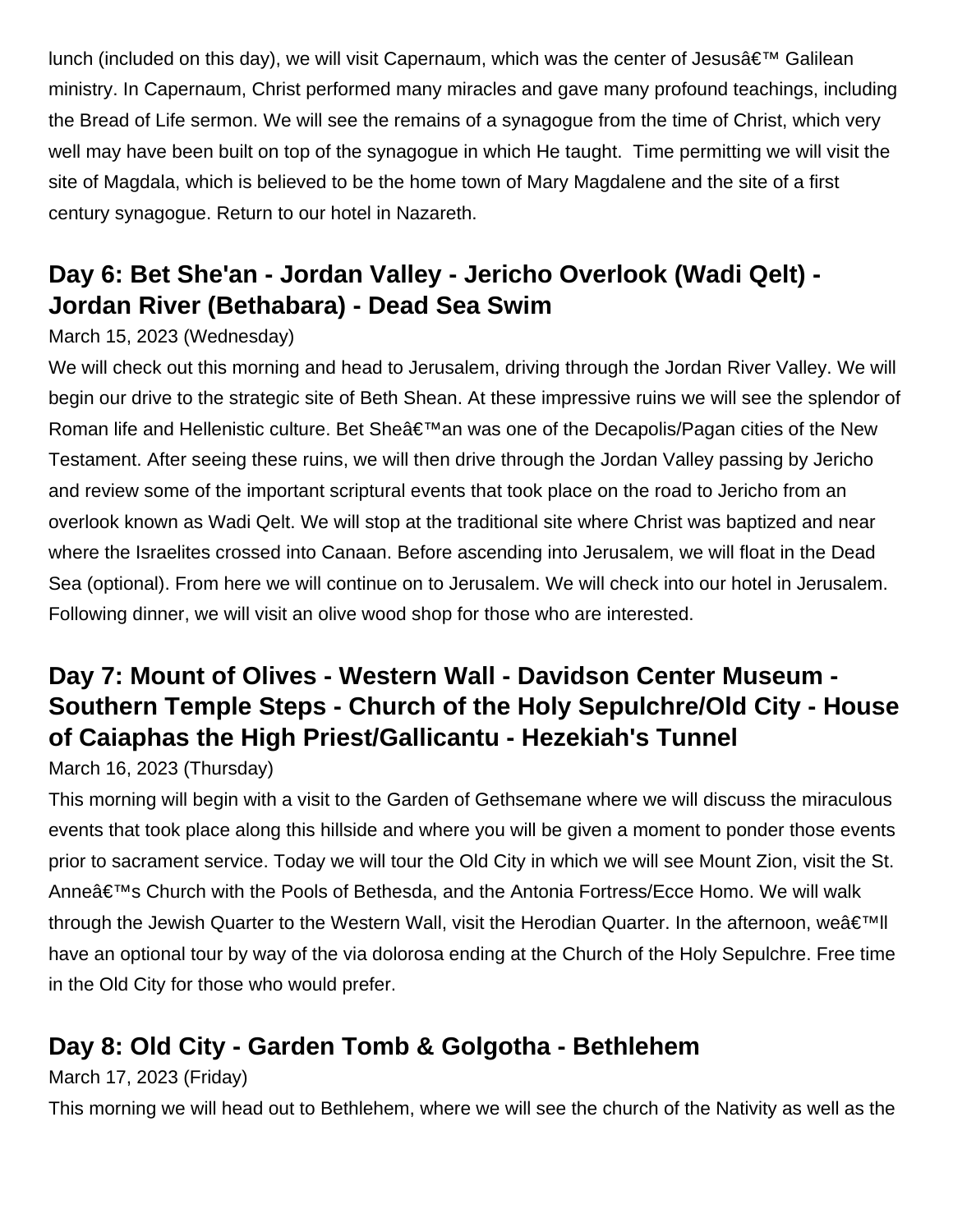Shepherd $\hat{\mathbf{a}} \in \mathbb{M}$ s fields. Coming back from Bethlehem, we will go to the Garden Tomb, where we are also able to view the ancient Golgotha. Here we will be discuss and ponder the final moments of Christ $a \in \mathbb{N}$ s mortal life and his glorious resurrection.

# **Day 9: - Gethsemane (private gardens) -Jerusalem Center - Masada - Wadi Qelt**

### March 18, 2023 (Saturday)

We will begin our morning at the private Gardens of Gethsemane prior to going to Church Services at the Jerusalem Center. We will then continue our day with a drive to Massada, passing by the scenic overlook Wadi Qelt, where we will study the parable of the Good Samaritan. Once we get to Massada, we will take a cable car to the top of Masada to see the ruins of the palace-fortress built by King Herod. We will discuss the history of the Zealot $\hat{\mathbf{a}} \in \mathbb{M}$ s last stand against the Romans. From Massada, we will transfer to the Red Sea, where we will cross into Jordan. Those going home will go from Massada back to the airport in Tel Aviv.Transfer to airport around 7:00 PM for late night flight home. Flight should be scheduled for around midnight. For those continuing to Jordan/Petra, the bus will go south from Masada to the Red Sea. From there we will cross over into Jordan. You will arrive home on January 6th.

### **Day 10: Arrive Home or Continue to Jordan**

March 19, 2023 (Sunday) Arrive home for those not going onto Jordan

# **Day 10: Red Sea Snorkeling (optional on own) - Wadi Rum Jeep Tour**

### March 19, 2023 (Sunday)

The morning begins with a pickup ride through the Wadi Rum desert. The scenery is surreal and the site of many movies, ranging from Lawrence of Arabia to the most recent Star Wars moving. After returning from the desert, you will have free time to enjoy shopping, swimming, snorkeling or just relaxing on the beach. The hotel is right on the beach. Or you can also try out the world class snorkeling in the Red Sea. For about \$30 you can grab a shuttle to the reef where snorkel gear is included (paid for at the hotel).

### **Day 11: Petra**

March 20, 2023 (Monday)

Today we will leave our amazing resort on the Red Sea around 9:00 AM to visit the amazing site of Petra. Petra is a historical and archaeological city in the Jordanian governorate of Ma $\hat{a} \in \mathbb{N}$ an that is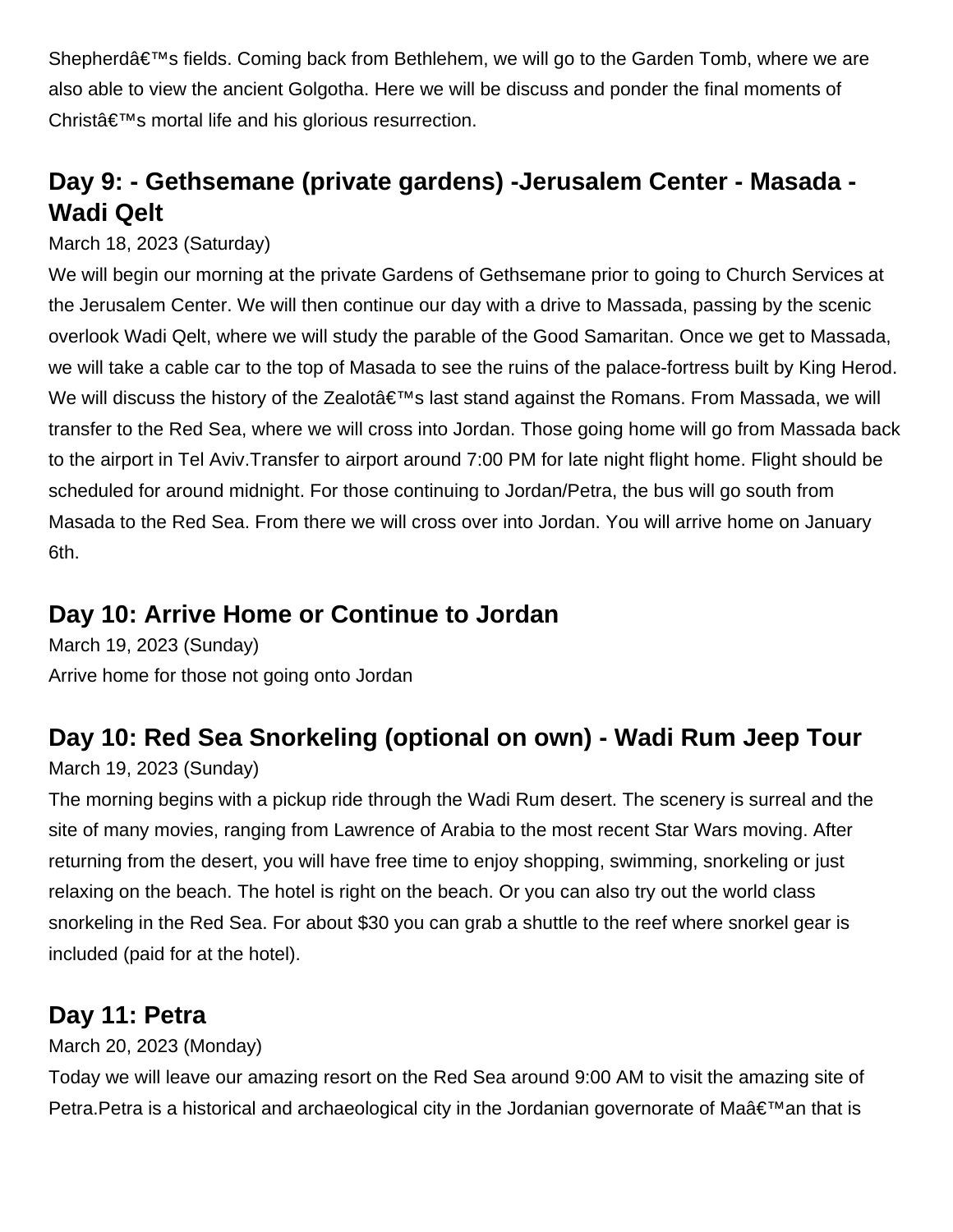famous for its rock-cut architecture and water conduit system. It was made famous from the Indiana Jones movie. Petra was established sometime around the 6th century BC as the capital city of the Nabataeans. It is a symbol of Jordan as well as its most visited tourist attraction. We will have about 4.5 to 5 hours on site in Petra before leaving for the airport in Amman. We will arrive to the airport around 9:30 PM. Schedule your flight to depart after 11:00 PM.

### **Information:**

Space is limited to 24 people, so BOOK NOW!

### INCLUDED

4-5 Star Hotels †Herods, Nazareth Legacy, Dan Jerusalem/Olive Tree Local Guide & LDS Tour Director Breakfast & Dinner (lunches not included) First Class Coach/Bus All entrance fees Whisper Head Sets

### NOT INCLUDED

Tips: Additional information in the pricing section below

International Airfare: We email the group about 4 months prior to the tour with the suggested flight schedule. We do not arrange group airfare since usually it is considerably more expensive to do so. We are flexible on flights and we will give you an arrival time for when you should arrive in Tel Aviv. Flights are usually around \$1,300-\$1,500 out of SLC.

Lunches, Personal Items, Phone, Internet, etc.

# **Pricing:**

Price

- \$2595 per person based on double occupancy for cash or check payments.

Optional Petra Add-on

- \$650 per person based on double occupancy

**Tips**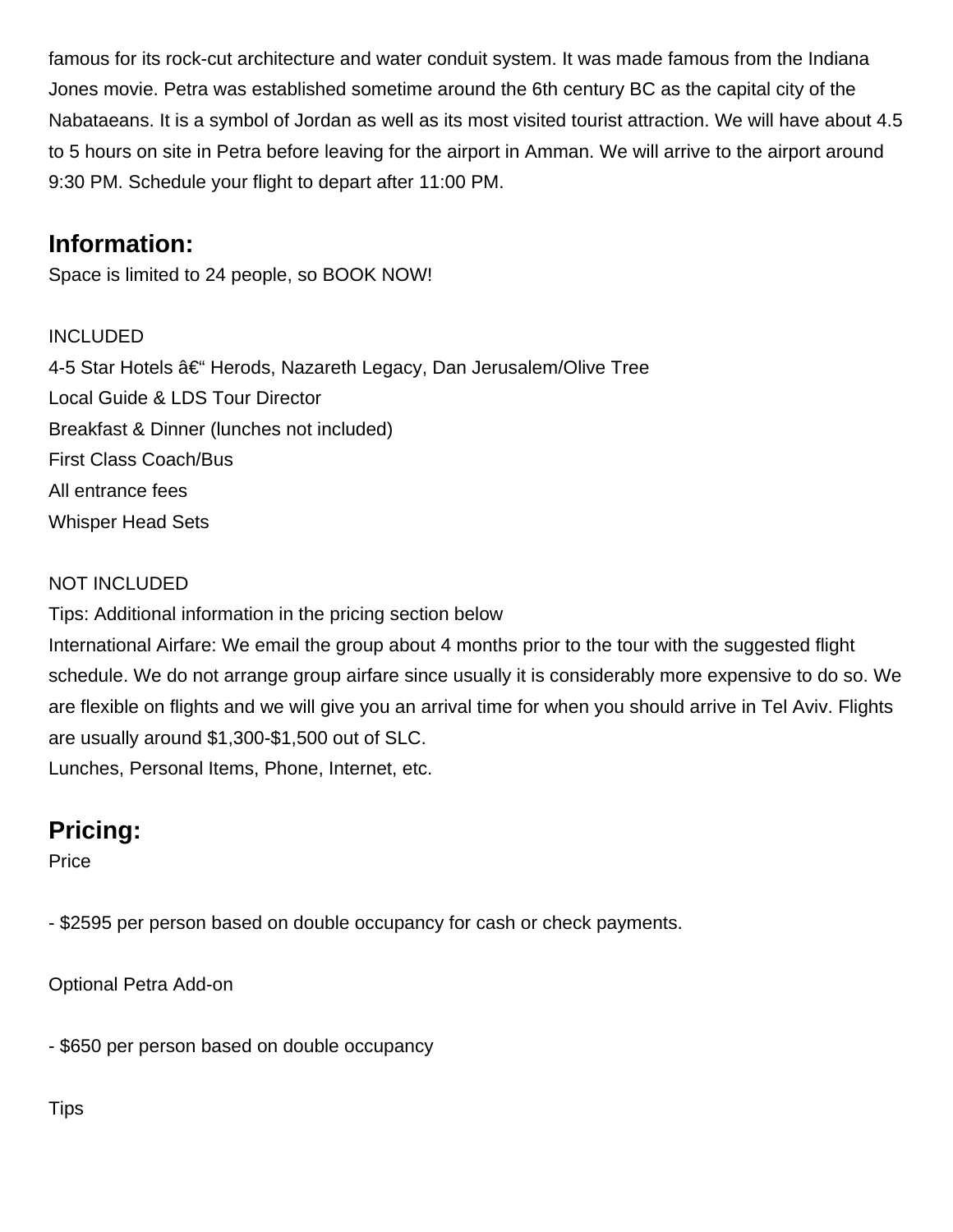- We collect pre-paid tips in advance of \$100 per person for the Israeli guide and driver. You will need to tip hotel baggage porters if they take your luggage for you. We are often asked about tipping the LDS tour director. They greatly appreciate tips. We recommend about \$4-\$5 per day. If you feel they did a good job and would like to thank them, this is an appropriate way to do so. As with any service, tipping is at your discretion.

- Tips are not collected in advance for any tour extensions, such as Jordan or Egypt. We recommend \$4-\$5 per day for the guide and \$2-\$3 per day for the driver on those tours.

#### Payment Schedule

- \$250 per person due at time of booking (deposit is non-refundable  $\hat{a} \in \hat{a}$  it can be transferred to another person on the same tour date. We will attempt to find someone to take your spot if you cancel but we cannot guarantee it).

- Final Payment: Final payment is due three months before the tour departure date.

#### Cancellation Policy

- If you cancel: Deposit is non-refundable; however, it is transferable to another guest on a new booking, traveling on the same tour date. After final payment, the full amount is non-refundable. If you cancel and you can find someone to take your spot, we will refund the deposit. If we have a waiting list, we will refund your deposit by placing someone in your spot.

- If we cancel the tour: Deposit is non-refundable if we cancel due to a pandemic; however, it can be transferred to any other tour or kept as a future tour credit to be used at any time on one of our advertised tours (cannot be transferred to a cruise). The balance will be refunded or applied to a future tour as a credit. We will refund if we cancel for any other reason.

- The only way to avoid trip cancellation penalties is to buy trip cancellation insurance. If you are interested in the insurance, we can help you purchase it.

Check Your Invoice Names: Please check to see that your names are spelled correctly. Your first and last names must appear as they appear on your passport for International travel and Driver $\hat{\mathbf{a}} \in \mathbb{N}$ s License for domestic tours.

COVID: Vaccines are currently required to enter Israel